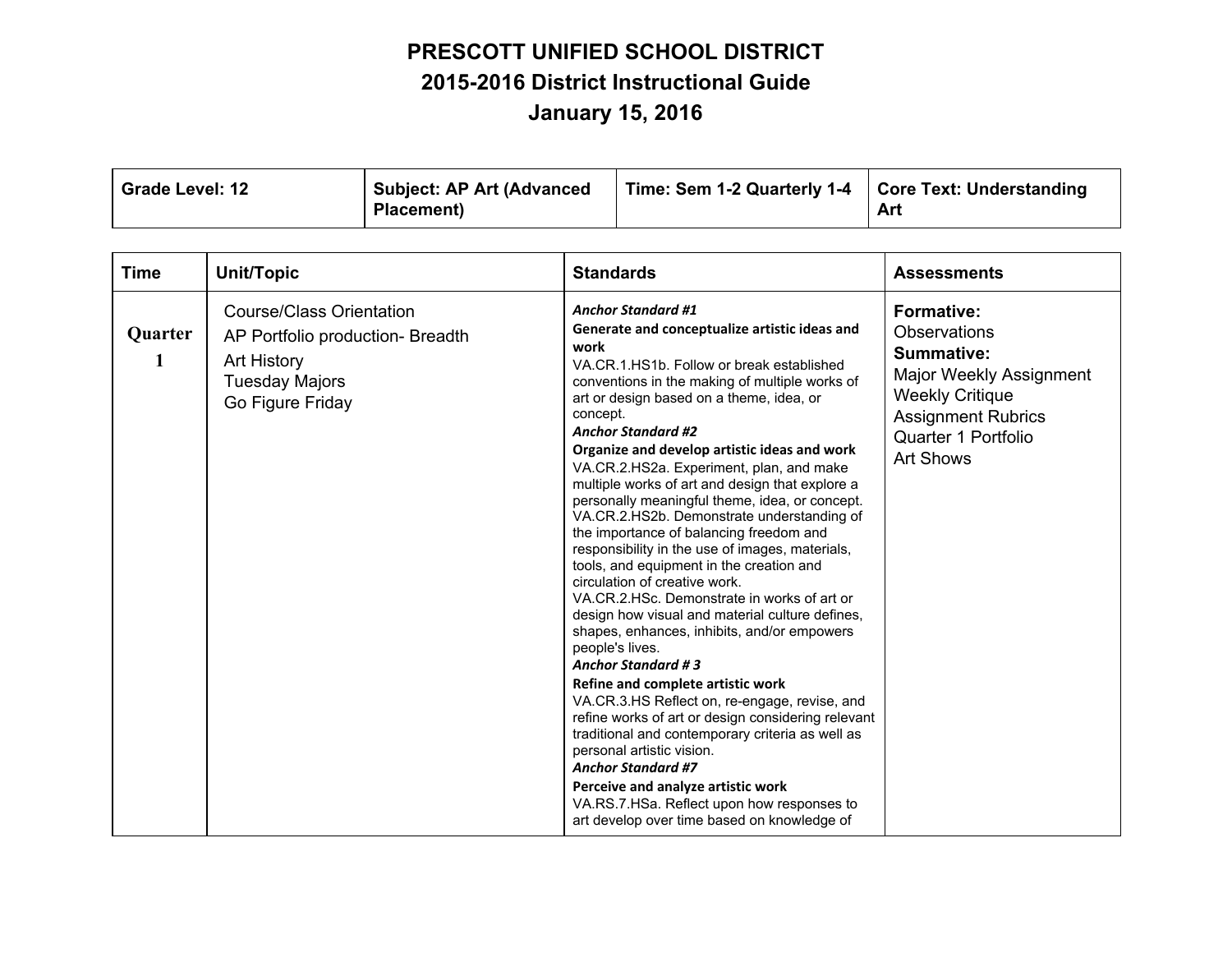|                           |                                                                                                      | and experience with art and life.<br><b>Anchor Standard #8</b><br>Interpret intent and meaning in artistic work<br>VA.RS.8.HS Defend a plausible interpretation of<br>an artwork in comparison to the artist's stated<br>intention for that artwork.<br><b>Anchor Standard #10</b><br>Synthesize and relate knowledge and personal<br>experiences to make art<br>VA.CN.10.HS Synthesize knowledge of social,<br>cultural, historical, and personal life with<br>art-making approaches to create meaningful<br>works of art or design.                                                                                                                                                                                                                                                                         |                                                                                                                                                                                                                |
|---------------------------|------------------------------------------------------------------------------------------------------|---------------------------------------------------------------------------------------------------------------------------------------------------------------------------------------------------------------------------------------------------------------------------------------------------------------------------------------------------------------------------------------------------------------------------------------------------------------------------------------------------------------------------------------------------------------------------------------------------------------------------------------------------------------------------------------------------------------------------------------------------------------------------------------------------------------|----------------------------------------------------------------------------------------------------------------------------------------------------------------------------------------------------------------|
| Quarter<br>$\overline{2}$ | AP Portfolio production - Breadth<br><b>Art History</b><br><b>Tuesday Majors</b><br>Go Figure Friday | <b>Anchor Standard #1</b><br>Generate and conceptualize artistic ideas and<br>work<br>VA.CR.1.HS1b. Follow or break established<br>conventions in the making of multiple works of<br>art or design based on a theme, idea, or concept<br><b>Anchor Standard #2</b><br>Organize and develop artistic ideas and work<br>VA.CR.2.HS2a. Experiment, plan, and make<br>multiple works of art and design that explore a<br>personally meaningful theme, idea, or concept.<br><b>Anchor Standard #3</b><br>Refine and complete artistic work<br>VA.CR.3.HS Reflect on, re-engage, revise, and<br>refine works of art or design considering relevant<br>traditional and contemporary criteria as well as<br>personal artistic vision.<br><b>Anchor Standard #4</b><br>Select, Analyze and Interpret artistic work for | <b>Formative:</b><br>Observations<br>Summative:<br><b>Major Weekly Assignment</b><br><b>Weekly Critique</b><br><b>Assignment Rubrics</b><br>Semester Portfolio<br><b>Artist Statement</b><br><b>Final Exam</b> |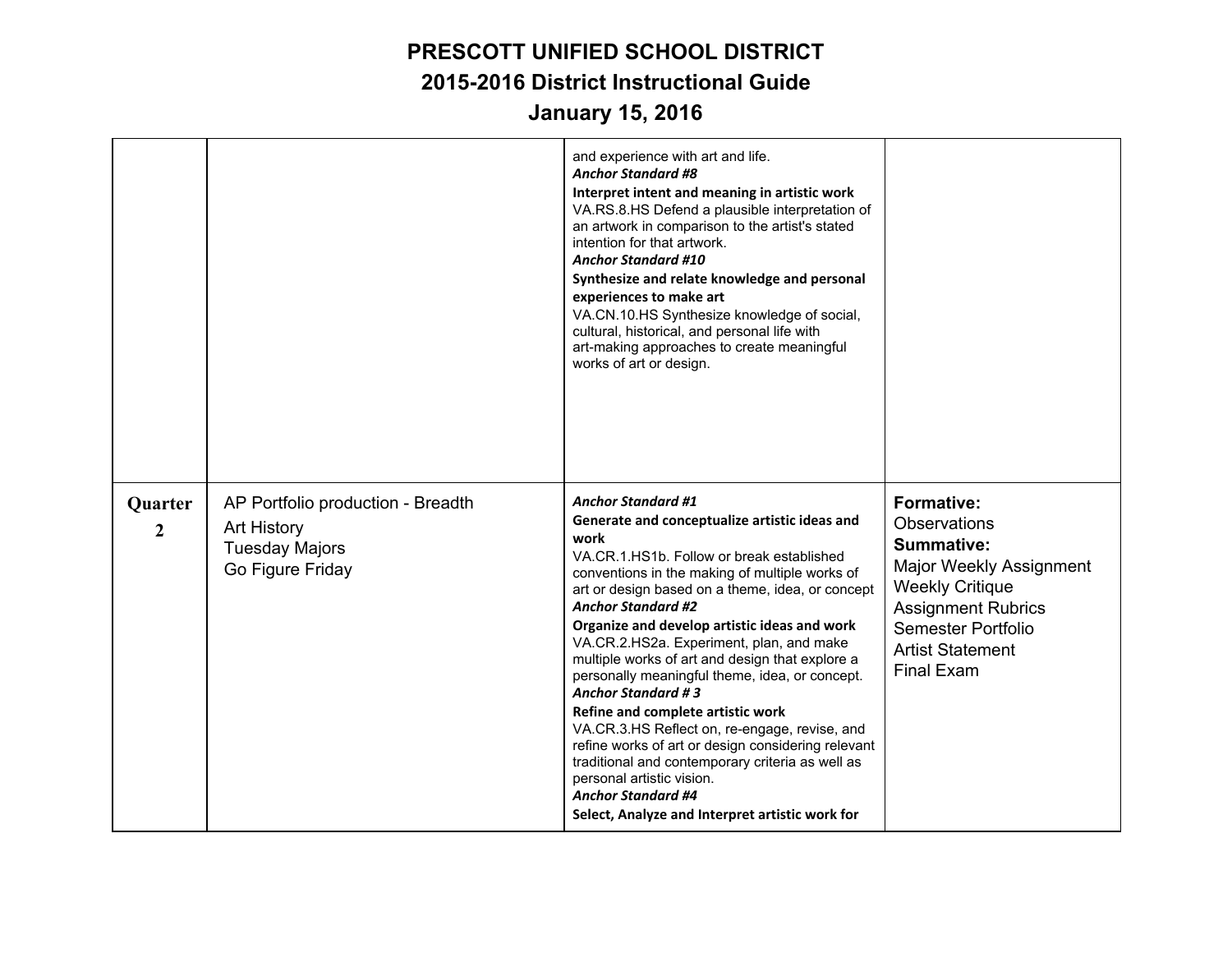|              |                                                                                                            | performance<br>VA.PR.4.HS Analyze, select, curate, and<br>present<br>artwork for a specific exhibit or event.<br><b>Anchor Standard #7</b><br>Perceive and analyze artistic work<br>VA.RS.7.HSa. Reflect upon how responses to<br>art develop over time based on knowledge of<br>and experience with art and life.<br><b>Anchor Standard #8</b><br>Interpret intent and meaning in artistic work<br>VA.RS.8.HS Defend a plausible interpretation of<br>an artwork in comparison to the artist's stated<br>intention for that artwork.<br><b>Anchor Standard #9</b><br>Apply criteria to evaluate artistic work<br>VA.RS.9.HS Construct evaluations of a work of<br>art or collection of works based on differing sets<br>of criteria.<br><b>Anchor Standard #10</b><br>Synthesize and relate knowledge and personal<br>experiences to make art<br>VA.CN.10.HS Synthesize knowledge of social,<br>cultural, historical, and personal life with<br>art-making approaches to create meaningful<br>works of art or design. |                                                                                                                                          |
|--------------|------------------------------------------------------------------------------------------------------------|------------------------------------------------------------------------------------------------------------------------------------------------------------------------------------------------------------------------------------------------------------------------------------------------------------------------------------------------------------------------------------------------------------------------------------------------------------------------------------------------------------------------------------------------------------------------------------------------------------------------------------------------------------------------------------------------------------------------------------------------------------------------------------------------------------------------------------------------------------------------------------------------------------------------------------------------------------------------------------------------------------------------|------------------------------------------------------------------------------------------------------------------------------------------|
|              |                                                                                                            |                                                                                                                                                                                                                                                                                                                                                                                                                                                                                                                                                                                                                                                                                                                                                                                                                                                                                                                                                                                                                        |                                                                                                                                          |
| Quarter<br>3 | AP Portfolio production - Concentration<br><b>Art History</b><br><b>Tuesday Majors</b><br>Go Figure Friday | <b>Anchor Standard #1</b><br>Generate and conceptualize artistic ideas and<br>work<br>VA.CR.1.HS1b. Follow or break established<br>conventions in the making of multiple works of<br>art or design based on a theme, idea, or concept<br><b>Anchor Standard #2</b>                                                                                                                                                                                                                                                                                                                                                                                                                                                                                                                                                                                                                                                                                                                                                     | <b>Formative:</b><br>Observations<br><b>Summative:</b><br>Major Weekly Assignment<br><b>Weekly Critique</b><br><b>Assignment Rubrics</b> |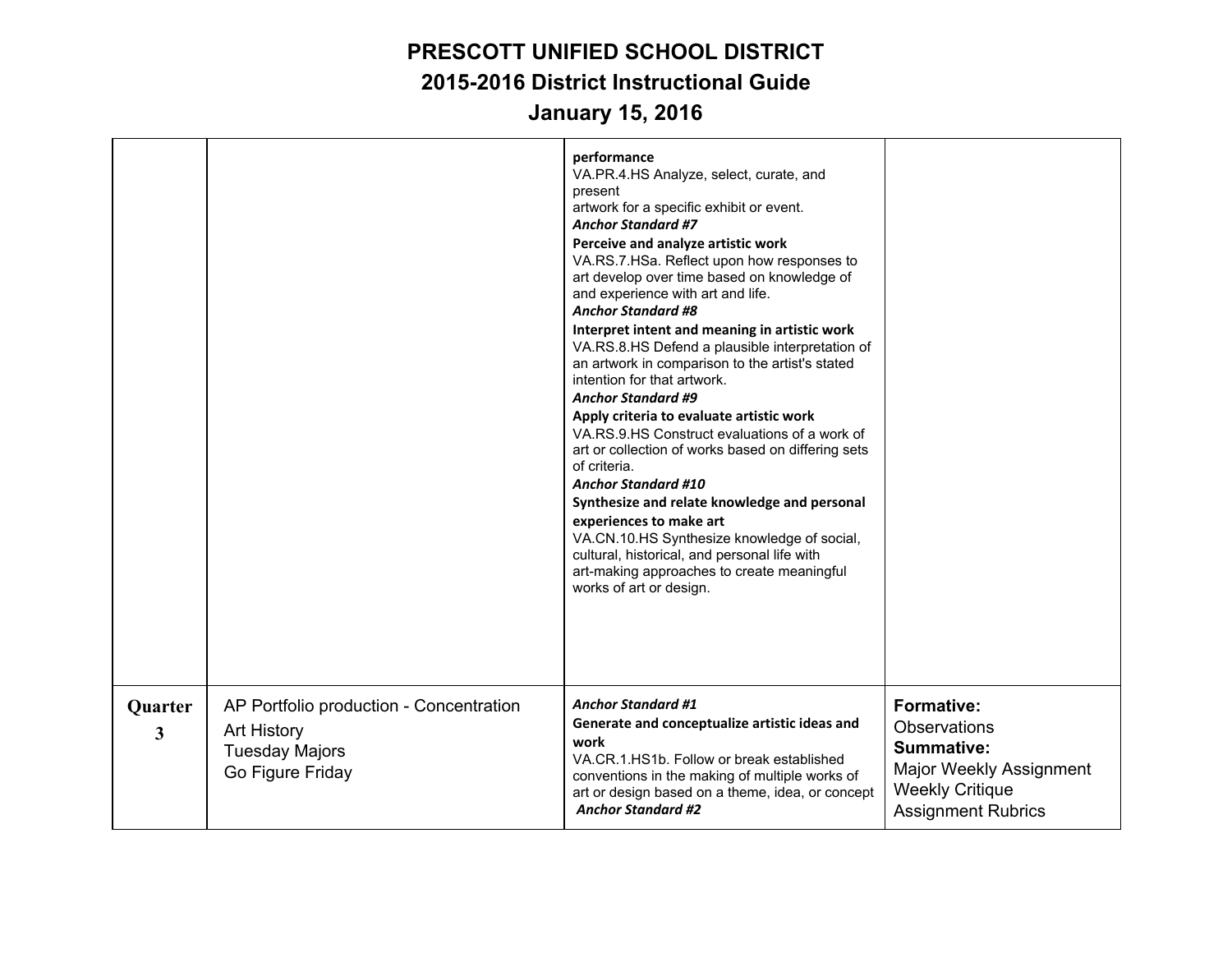|  | Organize and develop artistic ideas and work<br>VA.CR.2.HS2a. Experiment, plan, and make<br>multiple works of art and design that explore a<br>personally meaningful theme, idea, or concept.<br><b>Anchor Standard #3</b><br>Refine and complete artistic work<br>VA.CR.3. HS Reflect on, re-engage, revise, and<br>refine works of art or design considering relevant<br>traditional and contemporary criteria as well as<br>personal artistic vision.<br><b>Anchor Standard #4</b> | <b>Quarter Portfolio</b> |
|--|---------------------------------------------------------------------------------------------------------------------------------------------------------------------------------------------------------------------------------------------------------------------------------------------------------------------------------------------------------------------------------------------------------------------------------------------------------------------------------------|--------------------------|
|  | Select, Analyze and Interpret artistic work for                                                                                                                                                                                                                                                                                                                                                                                                                                       |                          |
|  | performance<br>VA.PR.4.HS Analyze, select, curate, and<br>present<br>artwork for a specific exhibit or event.<br><b>Anchor Standard #5</b><br>Develop and refine artistic techniques and work                                                                                                                                                                                                                                                                                         |                          |
|  |                                                                                                                                                                                                                                                                                                                                                                                                                                                                                       |                          |
|  | for presentation<br>VA.PR.5.HS Investigate and compare methods<br>for preserving and protecting art (such as<br>conserving/stabilizing, restoring/repairing,<br>repatriating, addressing security concerns).<br><b>Anchor Standard #7</b>                                                                                                                                                                                                                                             |                          |
|  | Perceive and analyze artistic work<br>VA.RS.7.HSa. Reflect upon how responses to<br>art develop over time based on knowledge of<br>and experience with art and life.<br>VA.RS.7.HSb. Identify commonalities in visual<br>images made in the same era or culture (such<br>as fashion, automotive design, furniture,<br>buildings).                                                                                                                                                     |                          |
|  | <b>Anchor Standard #8</b><br>Interpret intent and meaning in artistic work<br>VA.RS.8.HS Defend a plausible interpretation of<br>an artwork in comparison to the artist's stated<br>intention for that artwork.<br><b>Anchor Standard #9</b>                                                                                                                                                                                                                                          |                          |
|  | Apply criteria to evaluate artistic work                                                                                                                                                                                                                                                                                                                                                                                                                                              |                          |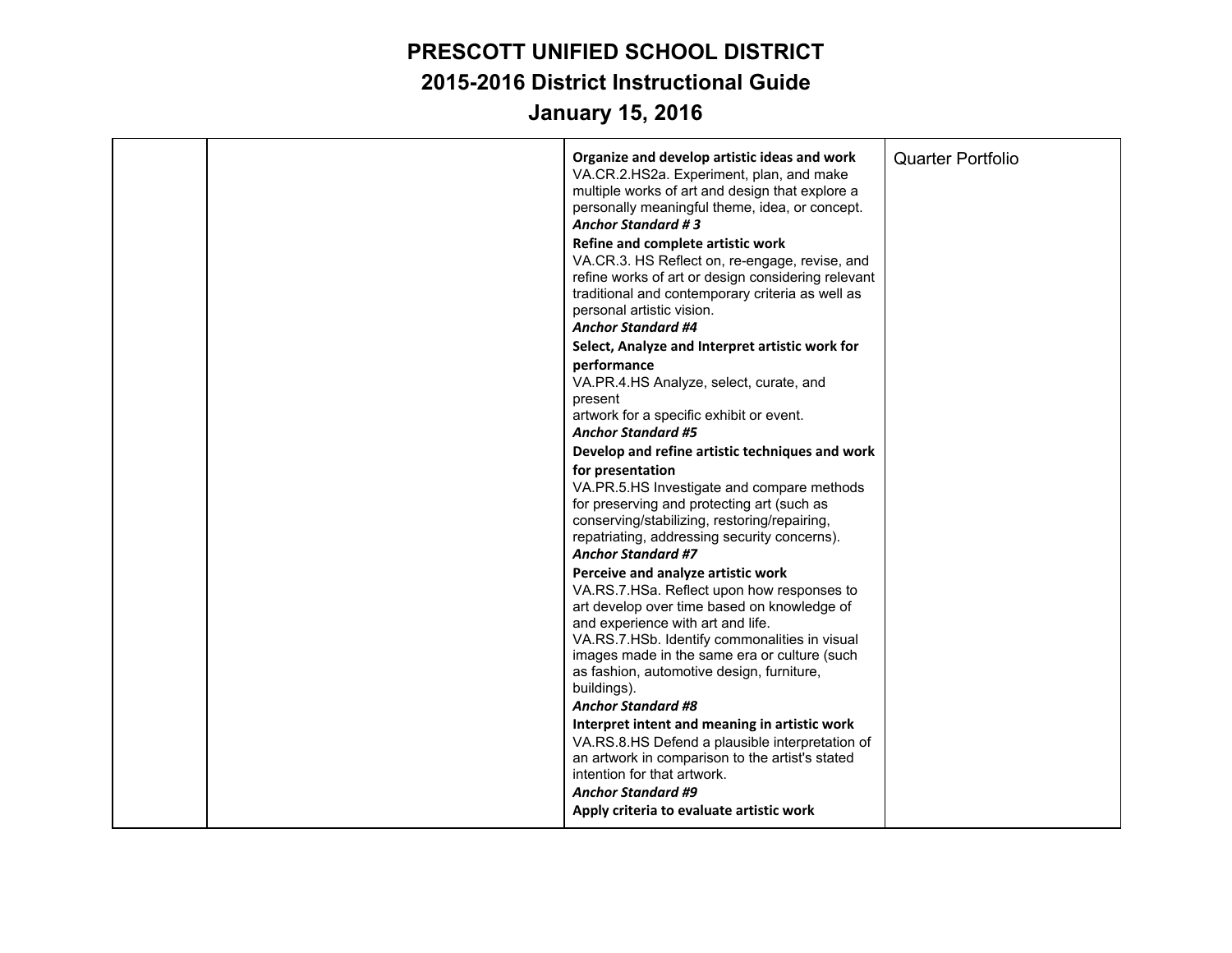|                                    |                                                                                                            | VA.RS.9.HS Construct evaluations of a work of<br>art or collection of works based on differing sets<br>of criteria.<br><b>Anchor Standard #10</b><br>Synthesize and relate knowledge and personal<br>experiences to make art<br>VA.CN.10.HS Synthesize knowledge of social,<br>cultural, historical, and personal life with<br>art-making approaches to create meaningful<br>works of art or design.                                                                                                                                                                                                                                                                                                                                                                   |                                                                                                                                                                                                                        |
|------------------------------------|------------------------------------------------------------------------------------------------------------|------------------------------------------------------------------------------------------------------------------------------------------------------------------------------------------------------------------------------------------------------------------------------------------------------------------------------------------------------------------------------------------------------------------------------------------------------------------------------------------------------------------------------------------------------------------------------------------------------------------------------------------------------------------------------------------------------------------------------------------------------------------------|------------------------------------------------------------------------------------------------------------------------------------------------------------------------------------------------------------------------|
| Quarter<br>$\overline{\mathbf{4}}$ | AP Portfolio production - Concentration<br><b>Art History</b><br><b>Tuesday Majors</b><br>Go Figure Friday | <b>Anchor Standard #1</b><br>Generate and conceptualize artistic ideas and<br>work<br>VA.CR.1.HSa. Visualize and hypothesize to<br>generate plans for creating art or design that<br>explores social issues.<br>VA.CR.1.HS1b. Follow or break established<br>conventions in the making of multiple works of<br>art or design based on a theme, idea, or concept<br><b>Anchor Standard #2</b><br>Organize and develop artistic ideas and work<br>VA.CR.2.HS2a. Experiment, plan, and make<br>multiple works of art and design that explore a<br>personally meaningful theme, idea, or concept.<br><b>Anchor Standard #3</b><br>Refine and complete artistic work<br>VA.CR.3.HS Reflect on, re-engage, revise, and<br>refine works of art or design considering relevant | <b>Formative:</b><br>Observations<br><b>Summative:</b><br>Major Weekly Assignment<br><b>Weekly Critique</b><br><b>Assignment Rubrics</b><br><b>AP Portfolio</b><br><b>Concentration Statement</b><br><b>Final Exam</b> |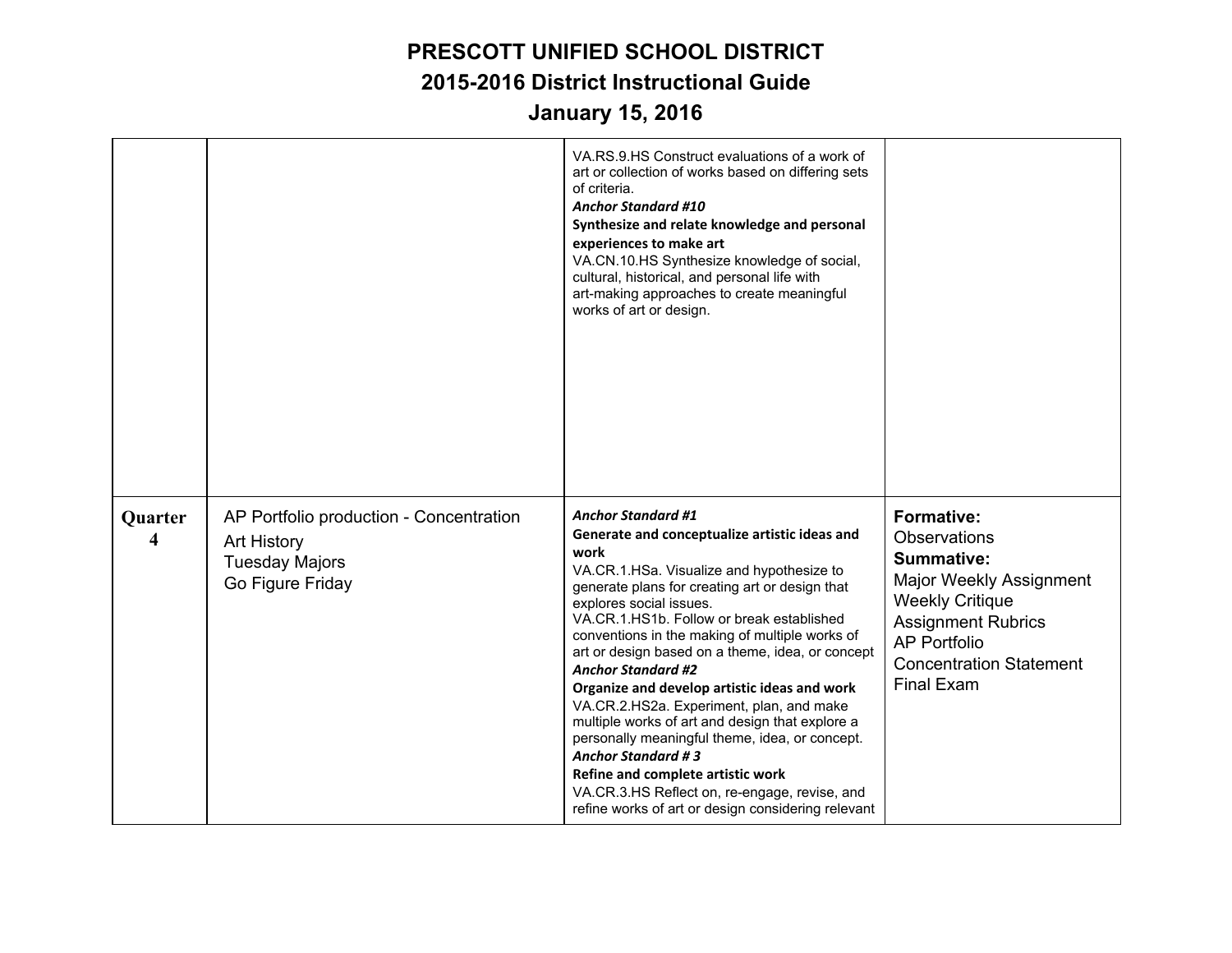|  | traditional and contemporary criteria as well as<br>personal artistic vision.<br><b>Anchor Standard #4</b><br>Select, Analyze and Interpret artistic work for<br>performance<br>VA.PR.4.HS Analyze, select, curate, and<br>present                                                                                                                             |  |
|--|----------------------------------------------------------------------------------------------------------------------------------------------------------------------------------------------------------------------------------------------------------------------------------------------------------------------------------------------------------------|--|
|  | artwork for a specific exhibit or event.                                                                                                                                                                                                                                                                                                                       |  |
|  | <b>Anchor Standard #5</b><br>Develop and refine artistic techniques and work                                                                                                                                                                                                                                                                                   |  |
|  | for presentation<br>VA.PR.5.HS Investigate and compare methods<br>for preserving and protecting art (such as<br>conserving/stabilizing, restoring/repairing,<br>repatriating, addressing security concerns).                                                                                                                                                   |  |
|  | <b>Anchor Standards #6</b>                                                                                                                                                                                                                                                                                                                                     |  |
|  | Convey meaning through the presentation of                                                                                                                                                                                                                                                                                                                     |  |
|  | artistic work<br>VA.PR.6.HS Curate a collection of objects,<br>artifacts, or artwork to impact the viewer's<br>understanding of social, cultural, and/or political<br>experiences.<br><b>Anchor Standard #7</b>                                                                                                                                                |  |
|  | Perceive and analyze artistic work<br>VA.RS.7.HSa. Reflect upon how responses to<br>art develop over time based on knowledge of<br>and experience with art and life.<br>VA.RS.7.HSb. Identify commonalities in visual<br>images made in the same era or culture (such<br>as fashion, automotive design, furniture,<br>buildings).<br><b>Anchor Standard #8</b> |  |
|  | Interpret intent and meaning in artistic work<br>VA.RS.8.HS Defend a plausible interpretation of<br>an artwork in comparison to the artist's stated<br>intention for that artwork.<br><b>Anchor Standard #9</b><br>Apply criteria to evaluate artistic work<br>VA.RS.9.HS Construct evaluations of a work of                                                   |  |